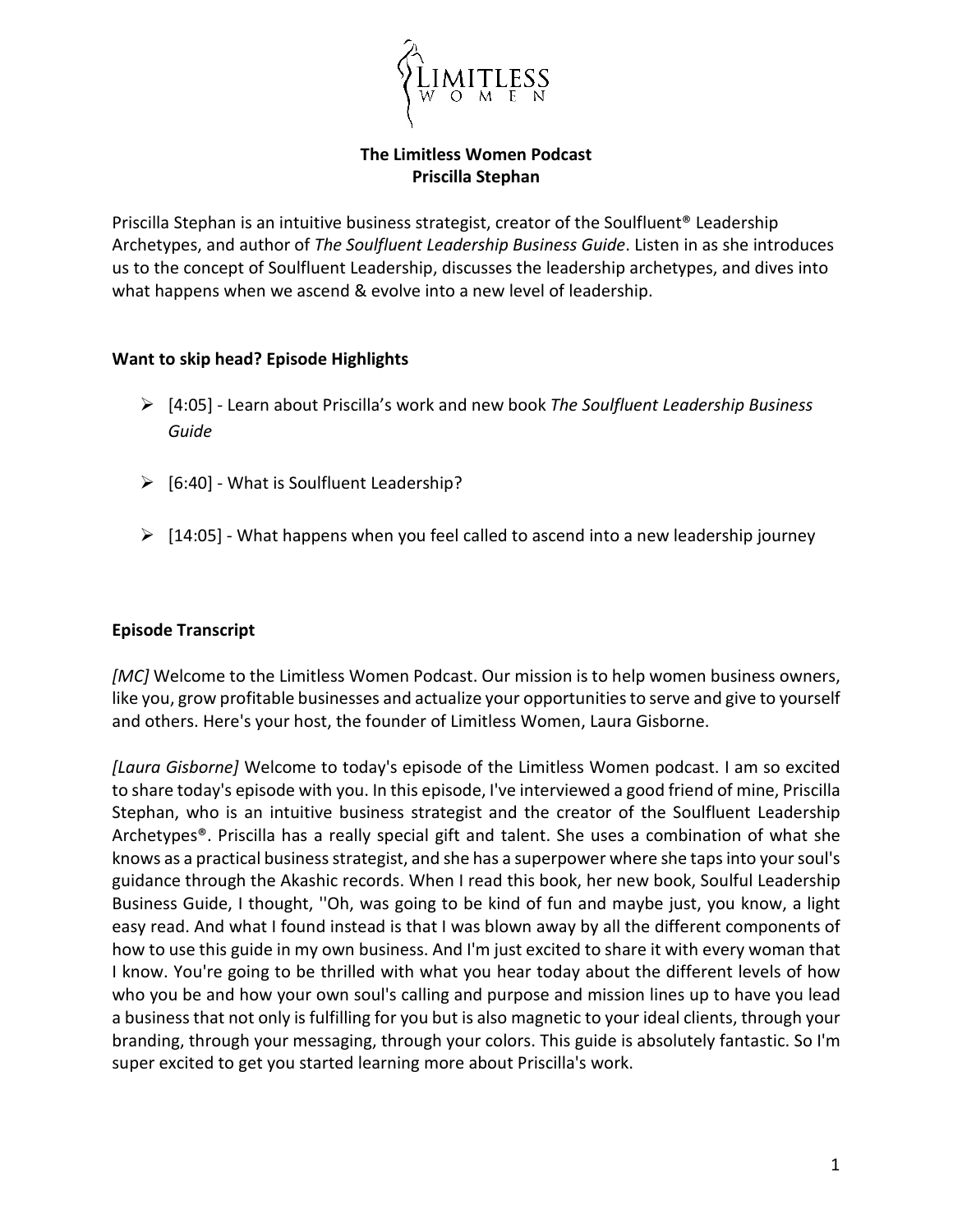

*[Laura Gisborne]* Let's get started. Okay. Thank you so much. My friend for being with me today, it's just wonderful to see your beautiful face, Priscilla. And I just appreciate your flexibility with me and making our times work today. I'm really excited that we have an opportunity to speak today. Thanks for being here.

*[Priscilla Stephan]* Thank you so much for having me.

*[Laura]* Yeah. So, you know, the purpose for me of having this interview with you is to let the women of our community know about this beautiful body of work that you've put together. And, you know, I'd love for you to let us know kind of, where the impetus came from and tell us a little bit more about the soulful leadership movement as I would like to see it become. You know, the book is an incredible workbook. I'm going to talk more about all the different facets of it that I was saying to you before we started recording, I was so pleasantly surprised. You know, I was reading it for what I thought was going to be some good information. And what happened instead is as I started to take the assessment, and as I started to read my archetype and I started to read some of the other archetypes and I started to see the branding colors and the language used for marketing and branding, I was like, this could be just a guide. I referred to it when I speak before like a Bible, this would be a Bible for somebody to go back to again and again, as a woman in business and as a leader to tap into resources that are very uniquely targeted to our own personalized leadership style. So that's why I'm a big fan. Talk to us a little bit more about the book and what you've created here; I'm calling it a movement because I want everybody to have it.

*[Priscilla]* Thank you so much for allowing me to talk to your community and for a great assessment of the book. So the book is called the Soulfluent Leadership Business® Guide: Amplify Your Message, Visibility and Profits by Leveraging Your Archetype. So bottom line and sigh of relief, we are all brilliant. This book is a visual audio kinesthetic reminder of how brilliant we all are naturally without even trying. And I think we have all sometimes against our better judgment, followed success, blueprints and formulas that promised success, but left us frustrated, burned out, disappointed, disheartened, and wondering am I really cut out to do business? Am I broken here? How come other people seem to do it and I can't? And then also we feel unaligned and not fully expressed and shining through in the work that we're doing, either in the energy, in the words we use in the tone. And so this book gives us full permission to come out of hiding and to stop well hiding behind formulas and templates and frameworks that suppress or compartmentalize the genius that we already have innately within us. The Soulfluent Leadership Business® Guide is here to help us become fluent masterful in our innate brilliance and leadership style and strengths. Hence soul fluency you know, when you think of being fluent in a language, you don't think, how do you construct that verb? You just like, ''blah, blah, blah''. It's just who I am. Right?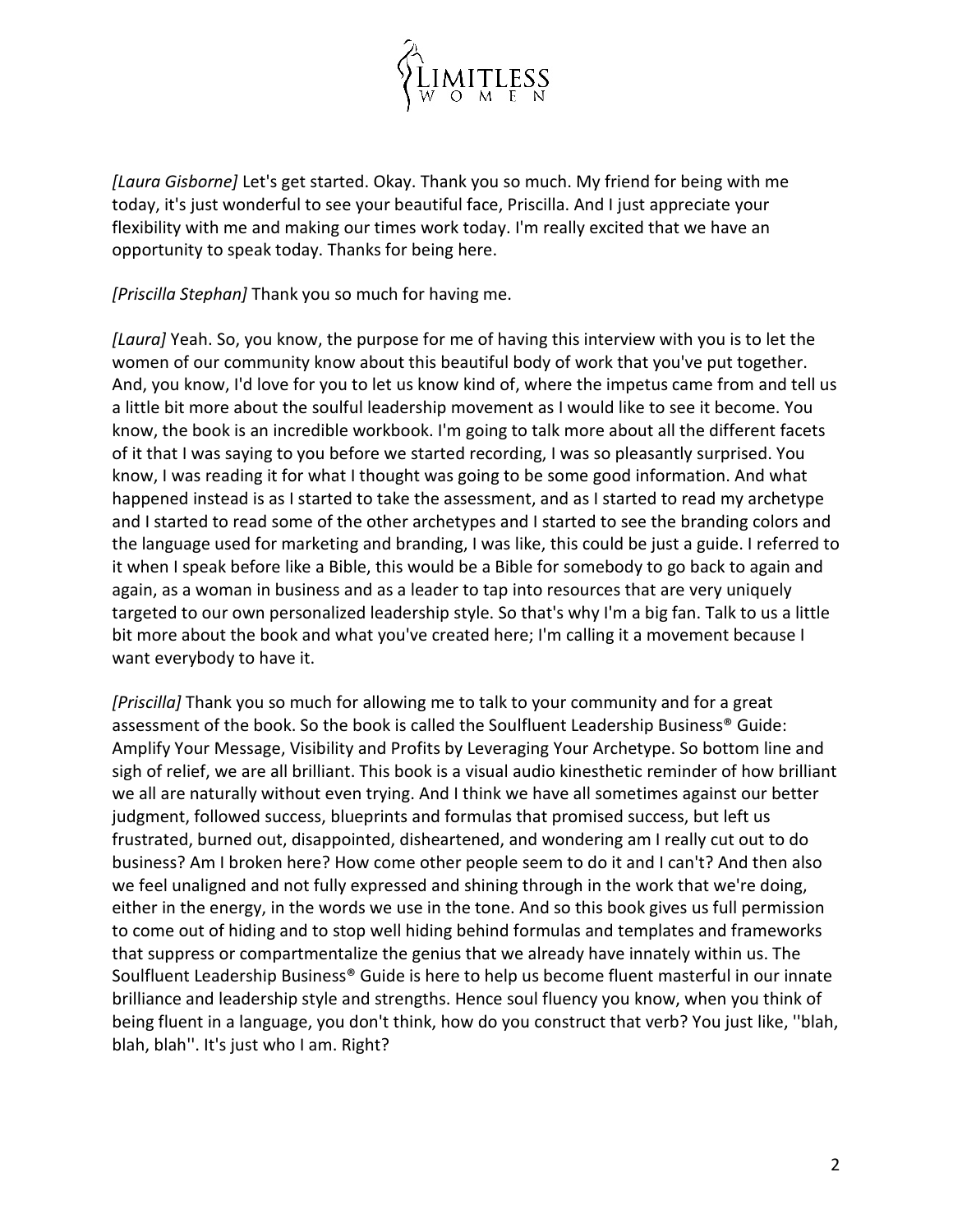

*[Laura]* They're saying you're fluent. You think in that language, right? You're not always having to process and translate.

*[Priscilla]* No, it's becoming an innate part of you. And so the guide, as you said, started a couple of years ago. Well, just, as I was on the path to freedom at your conference in October 2016 and I took the stage, you were so grateful to have me on when this was just budding a, as a concept, as a body of work. You know, this all started when my own guides asked me to channel this little book, which became a body of work to help leaders really step into their full potential and create a world where everyone thrives and where we create win, win, wins, where thriving isn't just for the select privilege few, but for all. How can we make business and life decisions that affect where we look at the ripple effect of that? Right? So in business, if you make a decision about your team or your branding, your supplies, you know, the conferences you speak at, where put your resources, are you looking at, you know, what is the impact to my team, to my branding, to my clients, to myself, to my well-being, to the planet.

So really Soulfluent Leadership® is that invitation to be fully expressed, nourished and whole, as you create a world that supports everyone because so much of leadership up until this point has been a kind of masculine kind of me focused approach to, you know, how do I succeed in the world? And so fluent leadership is how do we all succeed in the world? It goes from me to the we. So going back six years ago, I got this body of work and there are five archetypes, right? There's the mystic, the visionary, the strategist, the explorer, the divine feminine, you can share later, let's keep it a secret for people. What is yours isn't mine. And so I developed, I channeled this whole body of work, 160 pages, and I just left it there, because I had kind of a nervous breakdown. After all, I couldn't understand the material. I didn't want it. I had an identity crisis. And I said if I don't understand it, how can I market it or educate other people? So that was the whole thing. And that becomes the ascension journey in the book is kind of that journey that we all go through as we answered the call to step into our leadership. Right? And so then two years ago was on a Zoom call with an acquaintance from Facebook she does branding archetypes and she was talking about how she was applying all this stuff to practical areas in business. And I thought, you know, wouldn't it be nice if you could give like my archetype framework to your branding person, to your graphic designer, to your copywriter, to your business coach and say, look, this is me in a nutshell, how can we translate my energies, my innate strengths and talents into all different aspects of a business. So I had a thought, well, I will create a 10-page PDF. You know, we know what happens when I say 10-pages or 30-pages. But honestly, I know it's like 10 page PDF. So I went to my guides and I said, ''Okay, if you want me to write this, just give me something''. So I began writing 10-pages turned into a matrix and 30 pages and I was like, ''Hmm, I have got to keep going''. And then 50 and then 100.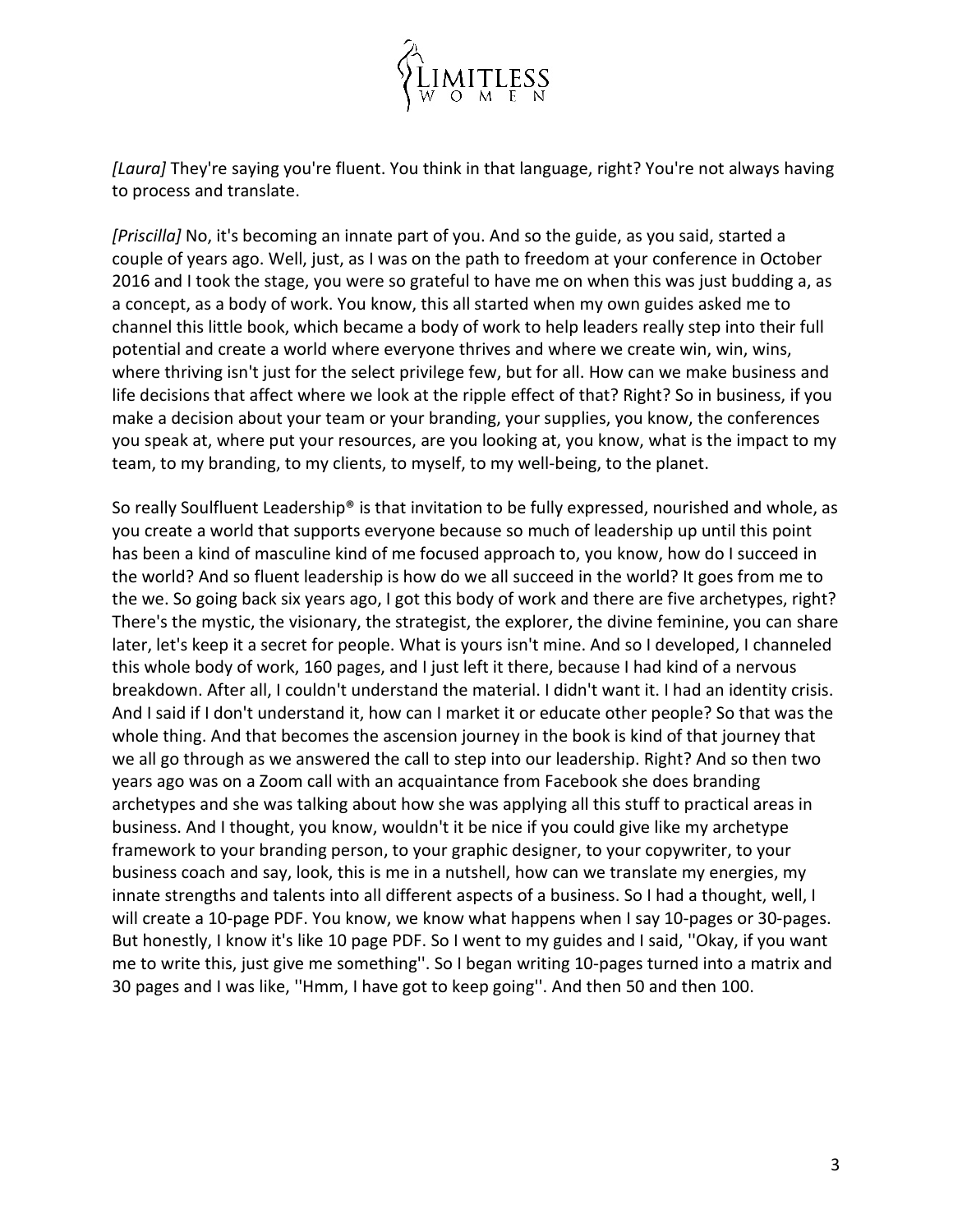

And then I thought, well, we should really add some business examples so people can see examples of what a mystic business looked like or a visionary business looked like. And so then it became 222 pages, eight and a half by 11 full-color, coded archetypes. 15 businesses are illustrated here. And you also look at every archetype. We look at your branding, your manifesting style team, building business model, messaging, offers, pricing, your leadership energy, your strengths, your kryptonite, and your pitfalls. How do you manage that? Your manifesting style. Gosh. What else, let me go to the page of content, like your mindset. We also look at reflection questions, you know, what does it mean to be a visionary? How have you handled the ups and downs of, you know, maybe you want to fit in when you're really meant to stand out? You know, as a defined feminine, what is your relationship to structure when you really want to stay in flow? When you're a mystic, how do you embrace your spiritual tools and allow that to shine through in your work and take center stage when you might still be afraid of what people think, you know, and you might still be hiding in the spiritual closet? Right? And then how do we unhook from these old notions of leadership right? Of the ego of what success looks like and what a leader should look like or sound like, or be like, or dress like? Am I too soft? Am I too loud? Am I too annoying? Am I too obnoxious? Am I too disruptive? Am I too meek? And I think so much of that is just coming unhooking from those old programming notions. And understanding and embracing perhaps for the first time who we are as a leader defined by us, not by anyone else.

*[Laura]* Well, it's so interesting. So when we speak a lot of positive language of purpose and following your passion and, and in business is so much more of those things more than those things. But without those things, it tends to lose all the juice. Right? So what I was excited about is just when I see a woman who is very successful in business. What I know is that she's figured out her flow she's figured out how to be, who she is. Right? And we tend to have a mature audience. We always say that Right? We are a mature community. So most of us have spent a lot of years on that journey trying to figure it out. What I was really pleasantly surprised by was when I first took the assessment I was like, ''Oh that's not me. And then I started reading. I was like, ''Oh my gosh, that's totally me. Right?'' And then I read the other ones. It's kind of like astrology. I like reading the other ones. I'm like, am I a little bit of this? Am I a little bit of that? But I saw the comprehensive nature of it and how it was so resonant for how I lead. And it was just a fascinating thing because my first reaction was like, ''Oh, there's no way she's going to figure that out that quickly''. But the assessment was really powerful for me. And I think that that's what I'd like to encourage everyone to do is to get the book, take the assessment, and really give yourself permission to be seen through a different lens than you may have seen yourself in the past. And so what that leads me to is a question I want to go to Priscilla is, you know, I'm thinking back to when you and I became friends years ago. And I had a session with you for spiritual guidance. And one of the things I love about working with you and being your friend is you're always so kind, you're so generous and so accepting. And I could hear your voice in the book, right? When you were telling your story. I want to hear more about the process, the Ascension model and your own journey with that because you touched on it briefly here, but I want to go a little deeper into that because I feel like part of what you've gone through has had you really bring this body of work to the world in a very present way.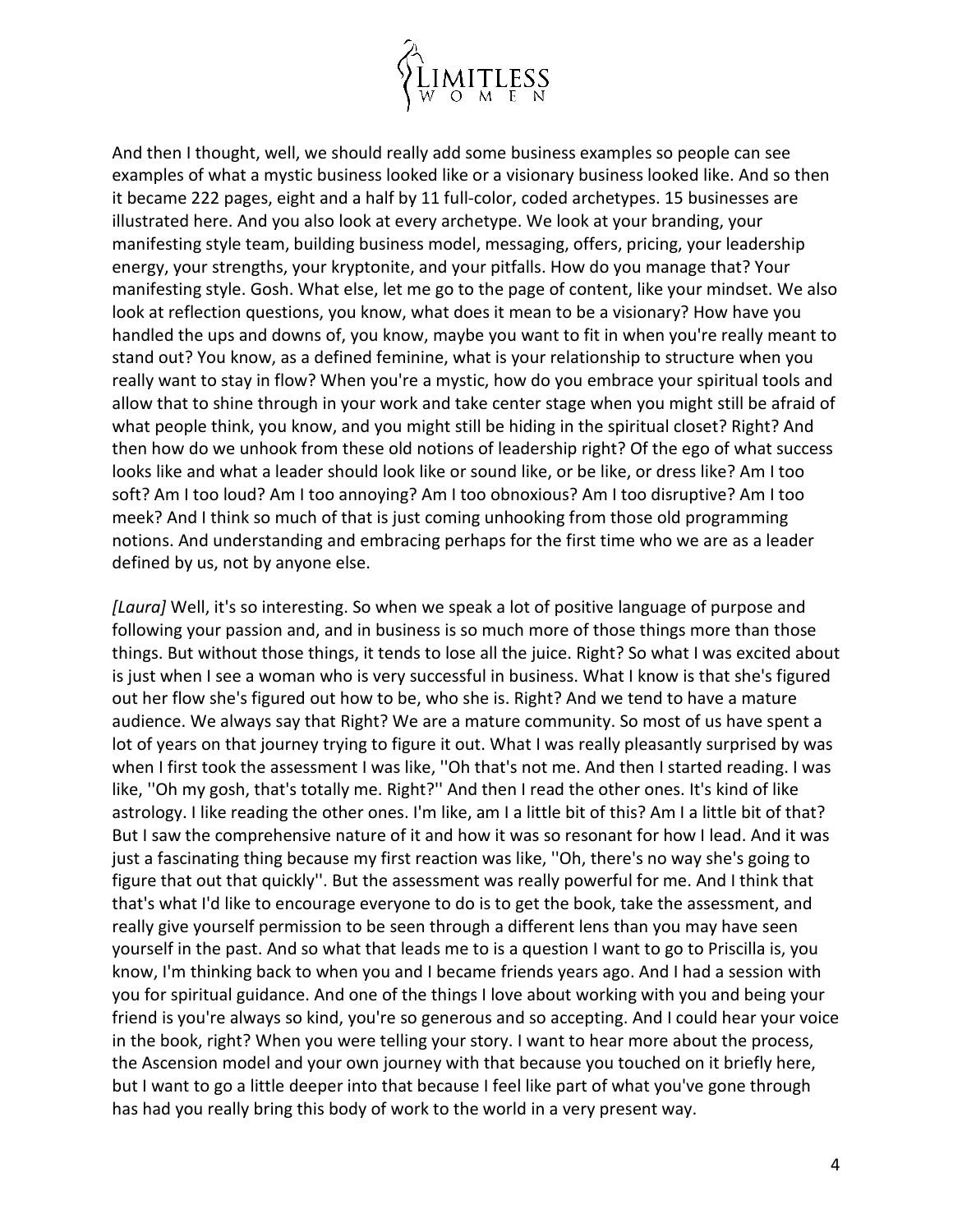

*[Priscilla]* Thank you. The Ascension journey actually was the last thing I added to the book actually, which was surprising, because I had kind of forgotten about it. Maybe it was just like, 'aah'. You know, but it was very important to me because as I was going through the Ascension journey, I didn't know I was going through it. So I thought I was losing my mind. I had no context. I really was losing myself, I was getting stripped of all of my old identity, but what it felt like was a very long 18 month, dark night of the soul inquiry with mild thoughts of God. Is life really worth living here? It was really, you know, deep and harsh. And so I wanted people to know that if they are going through what can feel like an identity shift or an existential crisis or feeling like everything that they valued or everything that they saw themselves as suddenly feels like it's not resonating anymore and they have a roadmap of where they're going next that they're not crazy. It's part of the journey. Just keep putting one foot in front of the other. And the light will come through at the other side. But really there are six steps as I identified through my journey and seeing through clients as well. And the first one is kind of the awakening, the initiation of sorts, you get the call, right? You feel that urge or whether it's a nudge or a major life event happens. And you're like, okay, something is shifting. I'm feeling a call to do something either more purposeful or more meaningful. I may not know what that is, but the call is here. Like something's knocking at my door, right? Then comes the denial. I'm not a leader or this is too big for me. How the hell am I going to do that? I've never done that.

# *[Laura]*

You are the wrong person. Yeah. This is my conversation with God. I think you've read the wrong person. We give this to somebody else, please.

# *[Priscilla]*

Or like, yeah, no. Or that's too big, too much too expensive. I'm not equipped for this and I call it denial like this isn't for me. Then step three is eventually kind of coming to terms with this after you self-negotiate, try to self-opt out and go, okay, I'm going to choose in. I'm opting in. Right? So it's a conscious decision to say yes. And still, asking yourself, can I really handle this? Okay. I'm saying yes, but oh man now? And then step four is the identity crisis, right? Where you find yourself in order to step into this calling, all the beliefs that you had about yourself, about leadership, about what you could rely on, lean on, patterns, beliefs, old ways of being like, it's not cutting it. It's not going to work this time. And then going, well what will and then really kind of confronting those incredibly harsh, tough truth questions.

Like for me it was, am I really cut out for this? Am I willing to truly answer the call for as long as it takes? You know, for whatever the cost and who do I need to be to choose that? What beliefs do I need to unhook from? What co-dependencies am I still, you know, holding onto? Where am I pleasing others over myself? I also had to look at my ego tendencies. Right? Am I choosing this so I can prove myself worthy? Or am I choosing this because I want to do it for the sake of doing it?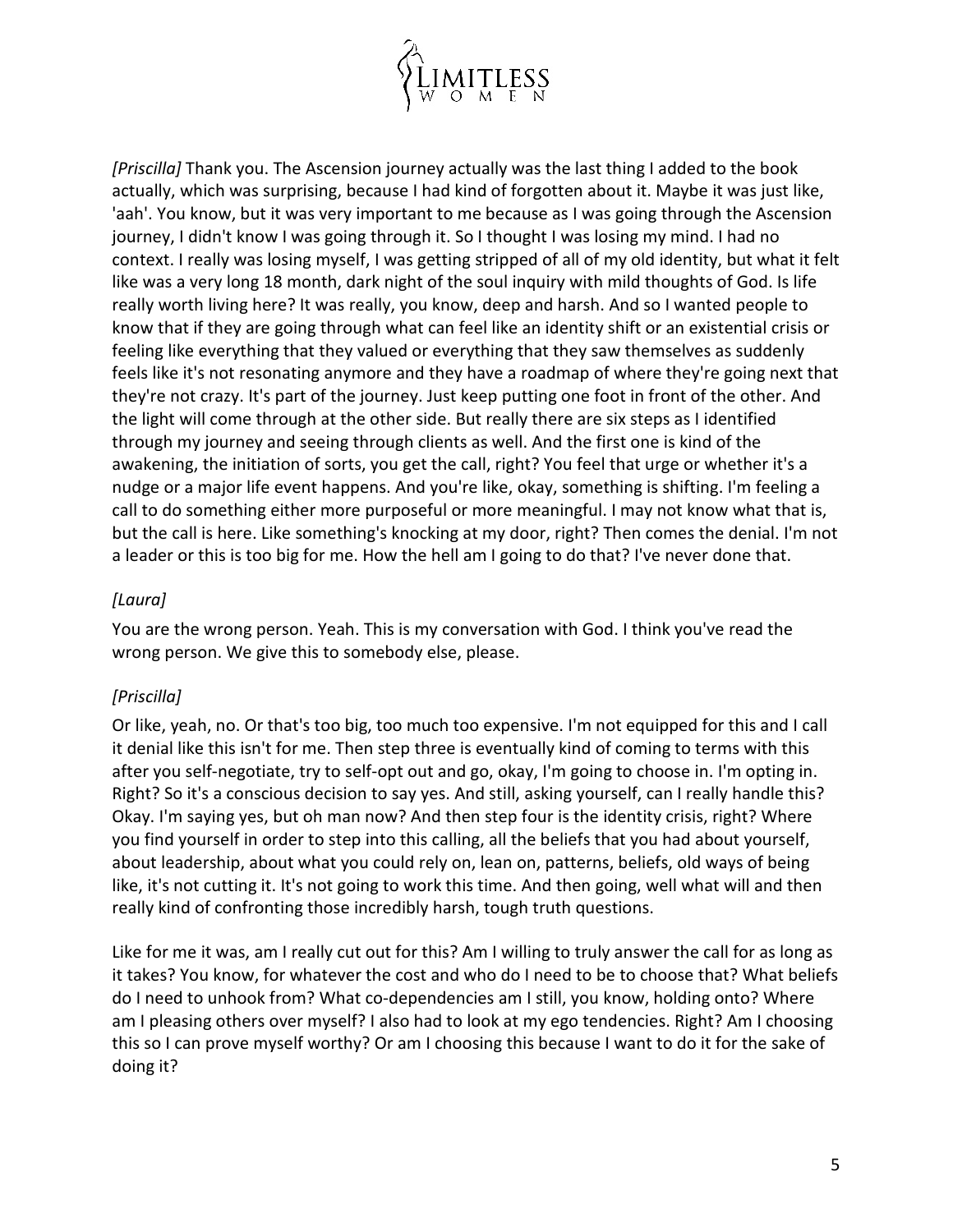

*[Laura]* Yeah. And we're talking about the context of your leadership. And it was interesting also in, in the work for me the concept of leadership, not just, I want to interrupt where you are in the Ascension model, but I just want to say that when you start to shift, whether it be the catalyst for your business or it can be a new way of being in your life, what ends up happening is it shifts everything energetically around you, can it shift your environment, it shifts your relationships. So that's a lot of walking in faith when you're going to these higher levels of ascending.

*[Priscilla]* Yeah. Massive faith, God, I think you're grappling onto faith with everything you've got, you know at that point. And this is, you know, during the identity crisis, it's kind of where all those old patterns, beliefs, ways of being points of view, start to dissolve and kind of like the Chrysalis phase.

*[Laura]* I was thinking earlier when you started talking, I thought this is really like, I don't know how cognizant the butterfly is when it's going through the metamorphosis, but it really is that it's not even just a transformation. It's like a whole transmutation, Right? A whole new way of being.

*[Priscilla]* It is. And I say it in the book, like the Chrysalis stage in a butterfly's growth, this is the most transformative and challenging stage. It is a liminal space where you are no longer who you were, but not yet entirely the new self you are becoming.

## *[Laura]* Yeah. Beautiful

## *[Priscilla]*

And man its hard! But there's good news because stage five is restructuring. So where you start to see slowly, there are some insights, there are some shifts, there are some releases, you know, and then stage six is the new level leader, which is, I have a new perspective and you really come out feeling like, your perception of self, your vision of yourself as a leader is anchored in new beliefs in a kind of strengthened courage and faith because you've gone through hell and back. And you've emerged with a new perspective, you know, that conscious of a palpable shift in identity, deep, within and anchored into your being. And it says in the book, you are confident in your ability to move forward and prosper, making the difference that only you can.

*[Laura]* So gorgeous. Yeah. Thank you for sharing that.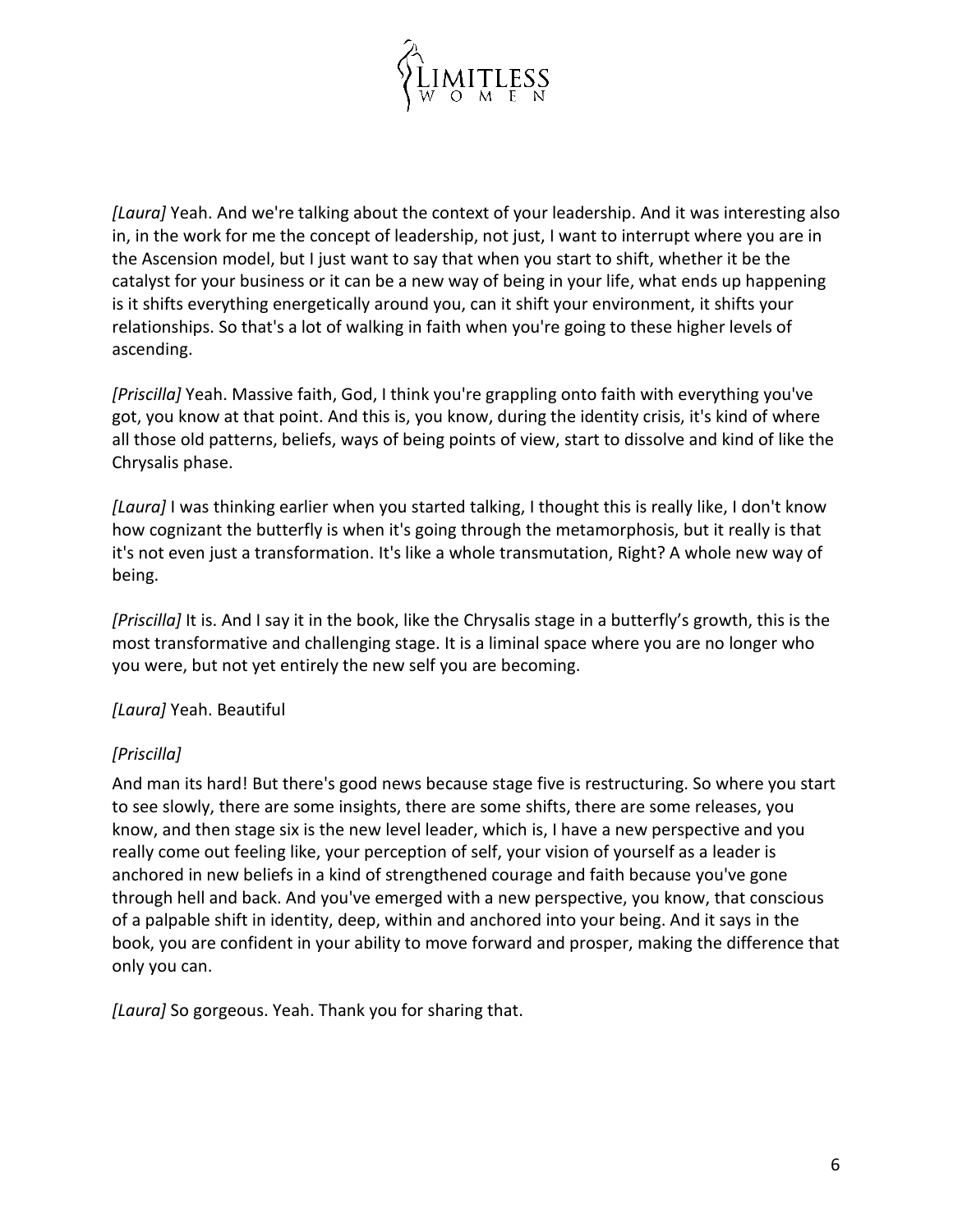

*[Priscilla]* Thank you for bringing that up. And it's a nice little model. It's color-coded like everything else, you know, and I walk you through you know, each of these phases and some of the questions that came up, even for me, but, you know, and this can happen in our leadership, in our business and our relationships and just even in life, you know, where we are constantly revisiting the call as we evolve and reexamining, re-prioritizing, I think through the pandemic, many of us have done that as well.

*[Laura]* I find, as we're recording this, now I'm almost 56. I think it's not a one and done type at all.

*[Priscilla]* No. The Cycle.

*[Laura]* The current version of that. And if we could embrace it as a normal process, this Ascension and knowing that when we're going through it. What I'm calling the transmutation, Right? That this whole idea is actually happening for us to get to the next place. But there's not a shortcut that I found yet.

*[Priscilla]* Neither have I and ideally, as much as we don't want the pain, by going through it, we become so much more solid in our being. It's definitely worth it, even though when you're in the midst of it. It's just hard. But before I forget, are you willing to share what your archetype is of the five?

*[Laura]* Yes. Yes. My archetype is the divine feminine.

*[Priscilla]* Do you remember anything? I'm the mystic. So do you remember anything? You mentioned collaboration. Do you remember? It may be a while since you read the book.

*[Laura]* Yeah, it was interesting. So I remember the pieces. I don't remember all of that but I am so I'm so excited about that, but I remembered what was really powerful for me, a couple of distinctions. One was about the bigger work. So you know, that the movement of Limitless Women is all around healing, the poverty consciousness of women in the developed world. So they can actually do our parts to collectively heal poverty. Right? So that whole communal work that I have in the current version or the current understanding I have of clarity of my own mission and my own work you know, that whole collective and community piece I can tell you that if you would've asked me about that 10 years ago, I would've said, ''No, that's not me''. Right?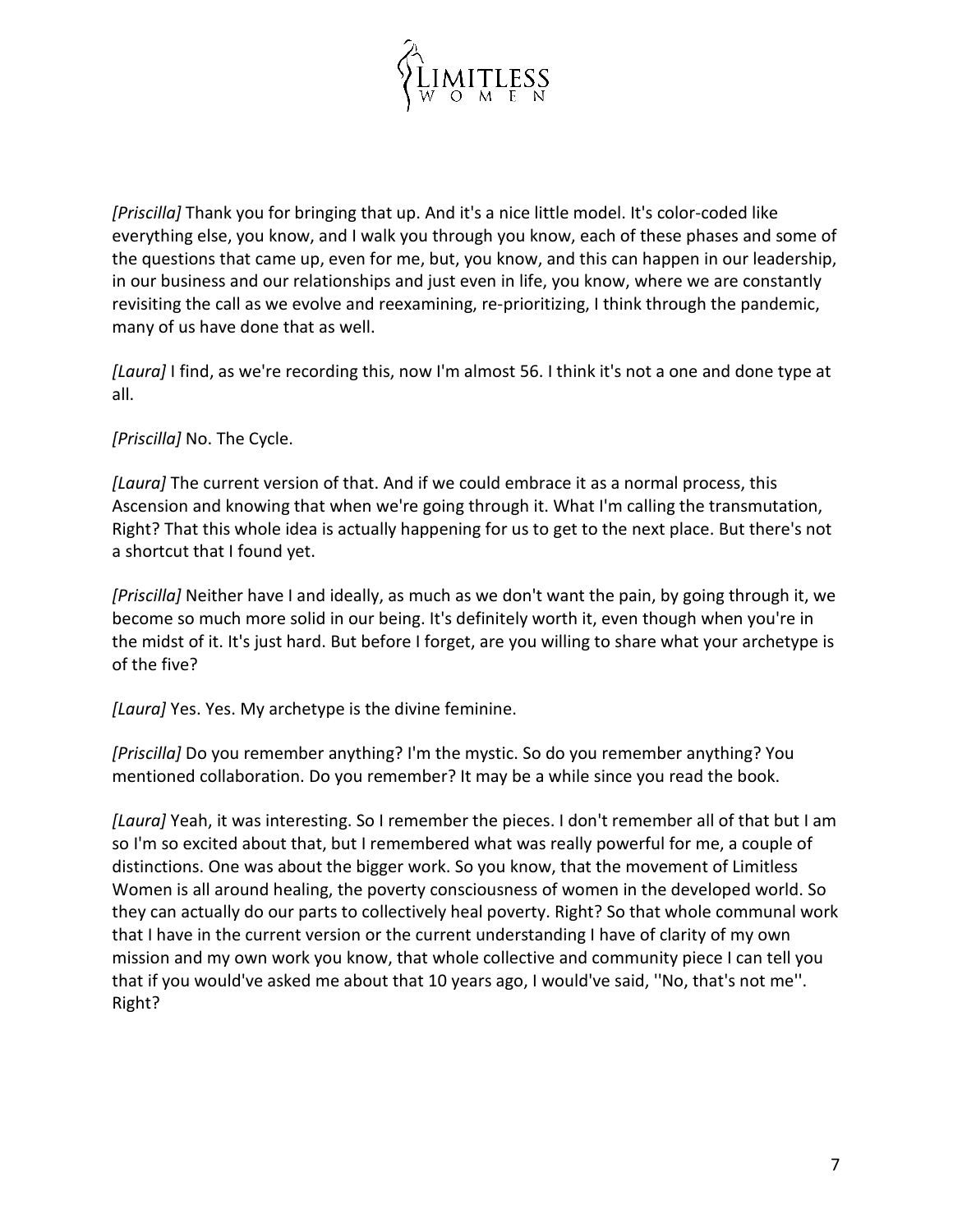

And now today it's so clearly what Limitless Women is all about as we've developed this community and this beautiful sisterhood of women lifting each other up and using our businesses as vehicles for impact, and you as a sponsor and a donor and a supporter of our work has just been so generous with us- thank you- to collectively, the ripple effect of that has created, you know, where women are at this point. I think tens of thousands of people have been affected, if not more, maybe hundreds of thousands at this point all over the world, which is really a spectacular opportunity. Yeah. So that was very cool. That was really clearly like, oh yeah, that makes total sense now.

*[Priscilla]* Yeah. So the divine feminine uses collaboration and community very much because your mantra is ''Together, we rise''. So it's all about creating. So divine, feminine businesses and divine feminine leaders are businesses that are created by, for and with the community, it's interwoven in the cloth that you do business and how you lead. It's about collaboration. It's about cooperation. It's about the earth. It's about the people, it's about the land. It's about really seeing and hearing and honoring each individual and their contribution as they work collectively to something bigger than themselves.

*[Laura]* And I can just say, as a resource, I would, I would like to get this in the hands of women in our world now, not after they go through, because I can tell you we've spent so much time and so much money on branding and they always want to make it about me or they want to kind of put us into a template, for lack of a better word. Versus and I've always said, this is not the Laura Gisborne brand. This is the Limitless Women brand. Right? So we actually look at that, should, would, could. If we would've had these resources, you know, 10 years ago, five years ago, even it would be great. Well, we've got them now. So I'm excited. I'm excited to see how we move forward with this because we're just getting ready to do a whole bunch of new things in our 2022 branding. We revisit our branding regularly. We revisit our messaging regularly because it's just necessary. I just think again, as the world evolves, as we evolve as our community grows I feel like it's part of our obligation to keep staying present with what's current.

*[Priscilla]* I would agree with that.

*[Laura]* So it's going to be a great tool for us.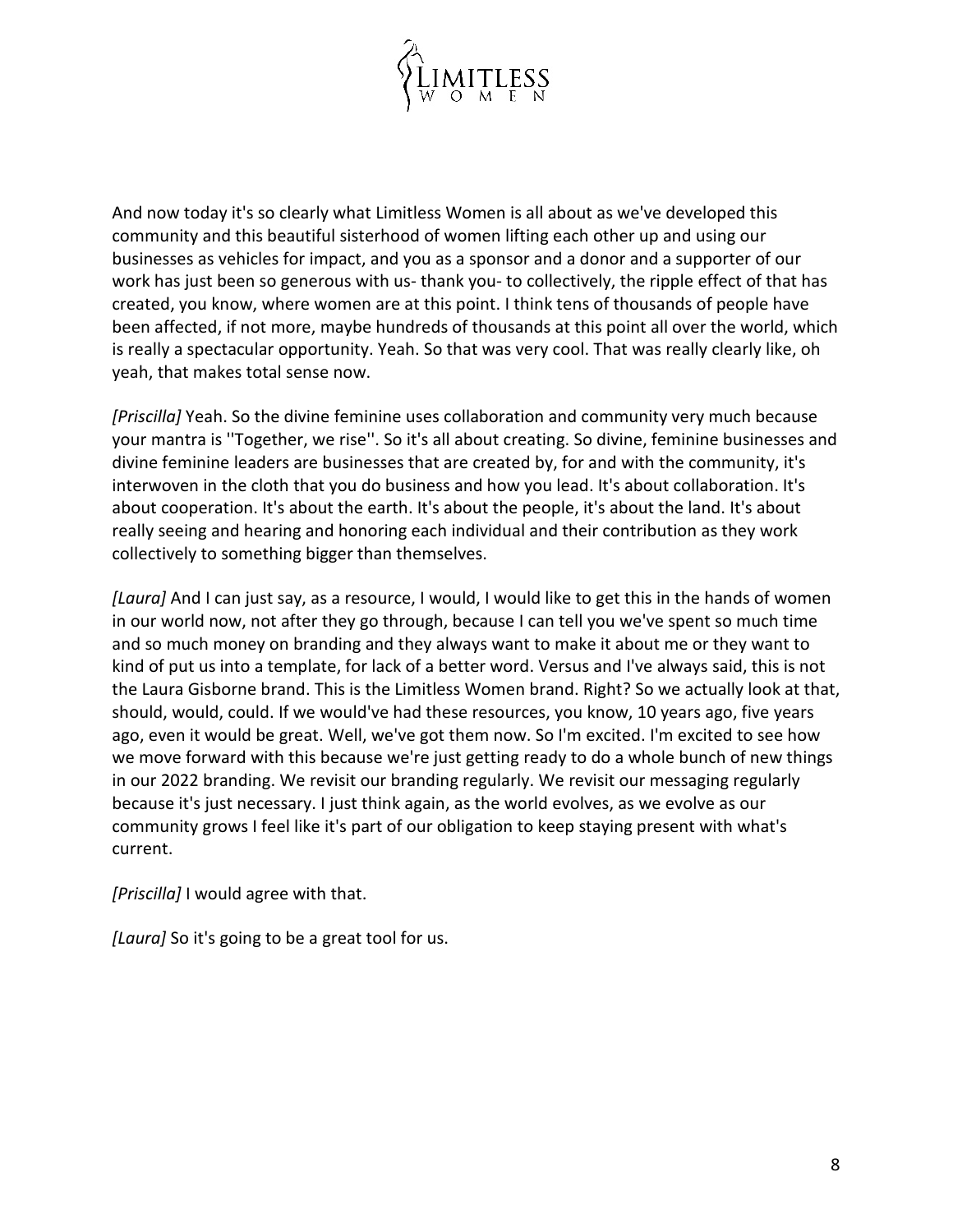

*[Priscilla]* Yay. And for those that are mystics out there and there are many, I think in our world, you know, most of the people, the women leaders in my world fall under the mystic, the visionary, the divine feminine. And the mystics, we are the intuitive, creative healers who are here to elevate consciousness and create harmony and wellbeing. And we do that through our intuitive healing and creative abilities. Right? One of the things I want to highlight, that's just becoming present to me now is that there is a very comprehensive matrix. There's a lot of looking at your archetype from a glance as well as in-depth because it can be this information is so rich that you can come back to it and really uncover layers and layers and layers of it as you evolve in your leadership. So there are moments when you can get a snapshot-like, oh yes, good reminder. Here's how to avoid these pitfalls. These are my strengths. Remember Priscilla? You know, remember Laura? Remember Jane? And there are also really great tools to come bring you back to your innate brilliance, right? As a divine feminine, you naturally live and breathe collaboration, cooperation, and bringing people together. It's just how you are. Right? And as mystics, we naturally hold space. We naturally are truth-tellers and teachers and guides. And it doesn't mean because you, you were alluding before, while I was trying to see what kind of archetypes I resonate with. We have all of these archetypes within us.

*[Laura]* I could see also, especially the visionary. I could see a lot of the women in my inner circle, my close girlfriends, my peers, women that I work with. I could see a lot of visionaries.

*[Priscilla]* Yes. And so this is not to say if you're this, you're not that, it just means that there is a dominant archetype depending on our certain cycle of life or season of business and sometimes our business based on where it's going may ask for a shift in archetype dominance to reflect what that season in business is calling for. So right now maybe divine feminine is the thing, but that doesn't mean that maybe a year from now I've seen many mystics shift into the visionary role as they're growing exponentially, automating systematizing and getting bolder and more disruptive. You know, these are the elements of the visionary in my world as well. And for the visionaries in your world, the visionary is the disruptor, right? They are here to innovate and disrupt the status quo by having out of the box strategies and ideas and going, you know there has to be a better way to do this. Let's do it now. We cannot wait. Our world would not be where it is if it weren't for the visionaries that were bold and loud and polarizing and not afraid to create systems and structures and products and services that defy the mainstream and what the world thinks is possible.

*[Laura]* Absolutely. So do you have any type of, I mean, besides getting the book, go get the book right now! Get the book. We want to tell you how to get it and we'll give you all that information, but do you have any advice on how to utilize this? This is actually kind of the piece that I want to hear about I could see how I could use it as a guide and a resource to go back to. But in the actual teachings, if you will, of the messaging of the book it's taking you through these and then there are thoughts for reflection and questions, things like that. Any order to this or anything you want to give us for advice and guidance?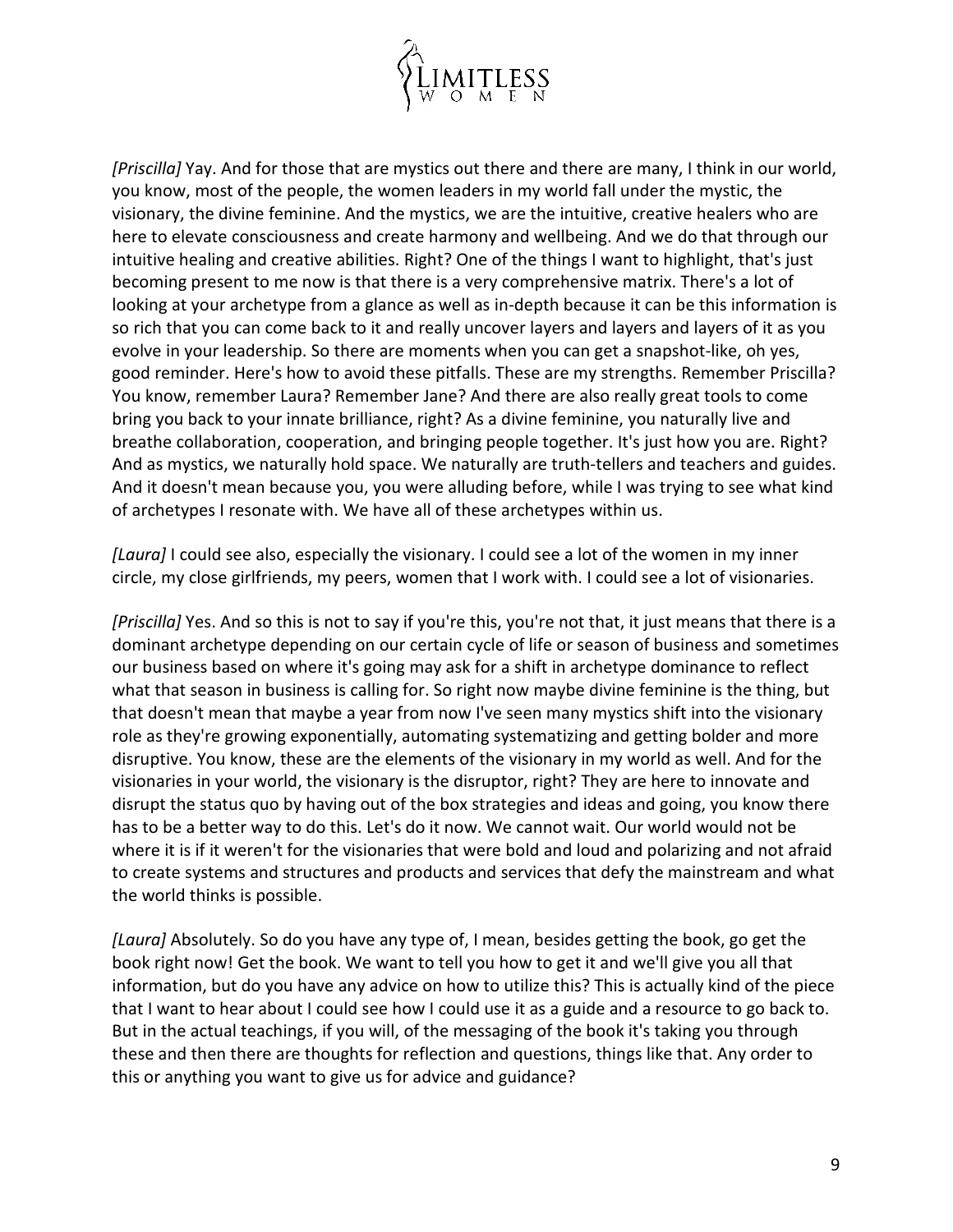

*[Priscilla]* Well, I think to start with the introduction because some of the initial concepts and principles of Soulfluent Leadership® are important to embrace. The way of thinking. I think then of course then going ideally to your primary archetype, but not limiting yourself because maybe your VA, maybe your online business manager, your chief marketing officer, those people that you collaborate with. This is a great tool to actually gift to your team members so that they can then see how they can better understand you. And then you can better understand them. So you can work collaboratively because there's very much team building. Like if you have a mystic in your team, this is what you do, and if your boss is a mystic, this is how you do it...

*[Laura]* I appreciated that. I appreciated how there were words of advice on not only how to work with your own strengths and your own opportunities for growth, Right? But also to work with your team and how your team could communicate well with you. I thought that was a very powerful opportunity for organizations of all sizes to identify the different archetypes within the structure of the group.

*[Priscilla]* Yes. I think, you know if you're really new to this start with understanding the basic concepts I start contemplating what leadership really means to you, the kind of leader that you want to be and the values that you have. And then I think it's just a question of intuitively going through and seeing maybe what, you know, if you're going through some pitfalls or going through lots of self-doubts, maybe looking at the pitfalls and maybe looking at what are some of the tools that your archetype can offer so that you can stay in alignment, you know? And there's a kryptonite and antidote matrix here on page 27. It's so short, but this I developed kind of from my mind, then I got the guides to help. But because as a mystic my self-doubt has been so incredibly crippling, you know, like seriously debilitating. And so the antidote to mystic selfdoubt or fear of embracing their spiritual gifts is to be authentic, which to me, I like to use the word genuine. And so that can, for me, when I enter the energy of what does being genuine on this topic really feel like? What does that truth really mean? It gets me out of my head. It gets me back into my body and mystics are natural truth-tellers and guides. What's my inner-wise woman here to embrace and share? And then I stopped trying to say the right thing. I stopped trying to figure out the right things to say or to do. What's the true thing?

*[Laura]* And along that same line of like the Kryptonite and the anecdotes, there was in my section four, the divine feminine was around having, you know, having gatekeepers. Have people around me to keep me because I tend to, and today was a perfect example of, I just want to squeeze in just one more thing. Here's another concept that Capal blew my mind, that you're going to giggle at me. Maybe you're just going to laugh at me. The idea of white space in my calendar.

*[Priscilla]* Oh, cool.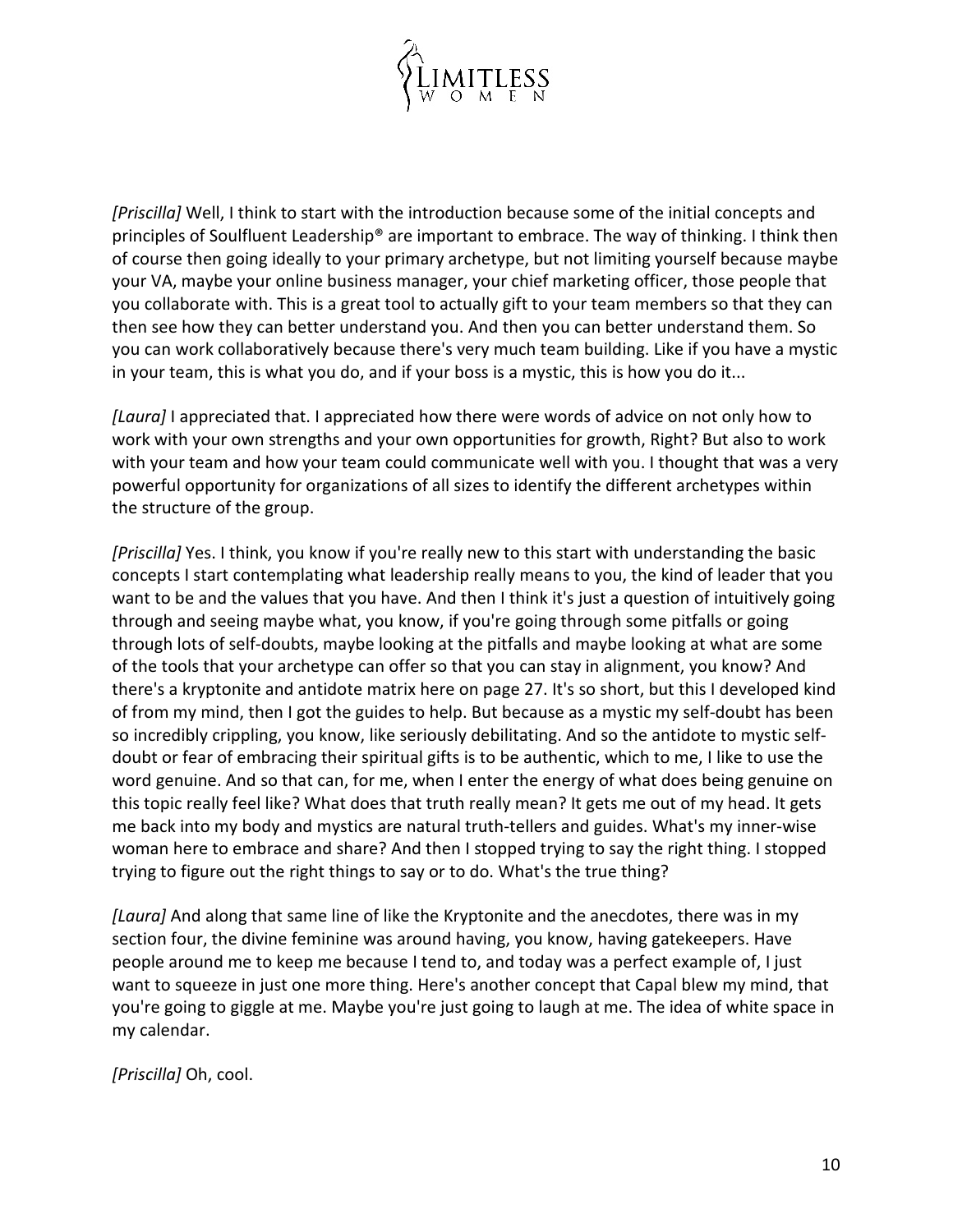

*[Laura]* I live, eat, breathe everything through my calendar and I teach my women to not have a to-do list. Like really use the calendar as your resource for whatever comes up that you want to give your attention to, you want to give your love, you want to give your time to write it down and put it in the calendar, make an appointment with yourself. Right? But the idea that I, that I could really benefit from some white space. My calendar was interesting for me because I tend to plan my year in advance this year has been a little interesting with some health stuff, as I shared with you before. But I tend to plan when I look at my year, we plan time off first. It's the first thing that we do. And then I plan all of my personal care and the things I need to do in the calendar first. And then the business works around those things, right? It's health, its God, its family. Then the business gets my time. But the idea that there could be some little cushions and there was some white space for creativity was like the light bulb went on for me, Priscilla. It was fantastic. Such a good concept.

*[Laura]* I might have heard it somewhere else before, but I never heard it like I heard it when I read it in your book.

*[Priscilla]* Really?

*[Laura]* Really.

*[Priscilla]* Thank you.

*[Laura]* Totally what I needed. Totally what I needed. So thank you.

*[Priscilla]* Yeah, because of the divine feminine, one of the key elements is that dance and play between structure and flow. And there can be resistance sometimes with certain divine, feminine energies around structure. Because I like to be in the flow. I like to see what I need today, you know, but there is beauty in white space because it supports creativity, self-care, inspiration, magic, presence, being in the moment and really embracing and like emerging and seeping into the magic that is the present moment. And self-care is such a big part of what the divine feminine needs to preserve energy recharge reflect and re-prioritize. And so white space can serve to check all those boxes and to give you the space and freedom that you want.

*[Laura]* I want to say to anybody who's listening to this, that they don't understand what white space is. It's when there's time on your calendar, that's white instead of like orange, yellow, blue, or purple, all the colors we use for the different things we're working on. That's just blank that there's not anything scheduled at that time.

*[Priscilla]* Correct. It's an open space for you to do whatever you want.

*[Laura]* In that moment. Yeah. Beautiful.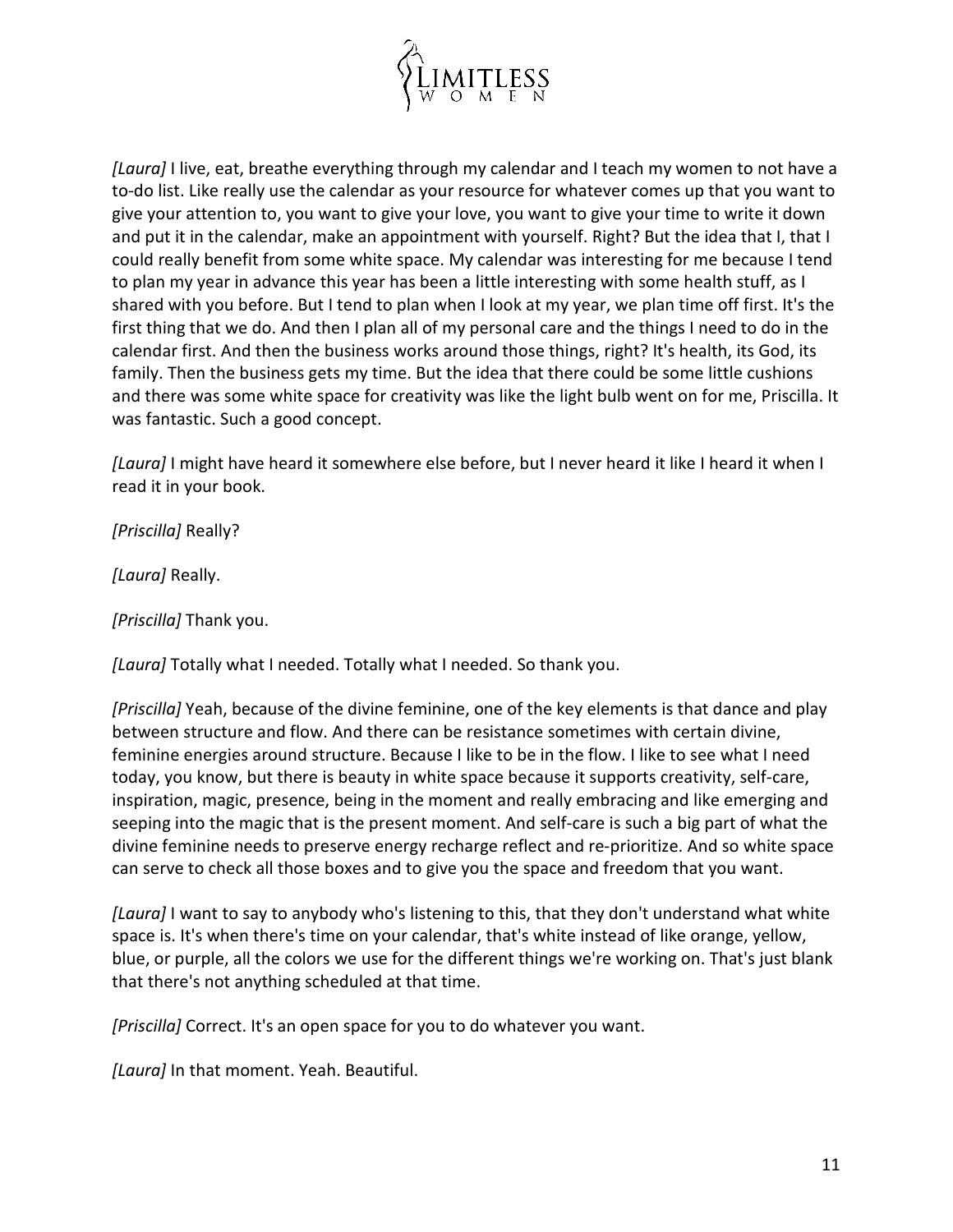

*[Priscilla]* I know, I can't breathe if I look at my calendar and all I see is. I feel like my air is being sucked out of me.

*[Laura]* If there isn't white space there.

*[Priscilla]* Friday and tomorrow are all white. Like there's nothing on there. I need that space so that I can recharge because my idea of a vacation, whether I'm on a vacation or a weekly work thing is that I have nothing demanding of my attention and my time and my resources.

*[Laura]* So beautiful. And that's, you use maybe a little different word, but that's the space where creativity lies and I talk about this frequently with our women. If you have a place like this where you want to do a creative project or you're feeling something that you want to be birthing, that's coming through you, you have to have space for it. I'm getting ready to take a few days off this week we're going to Mexico. But after that, I'm getting to take just three days in the mountains by myself just to have some space. So I think it's where all the great ideas come.

*[Priscilla]* And where you really recharge at such a cellular level so that you come fully embodied and present like solid. Like solidity comes from white space.

*[Laura]* So good. All Right? Yay! White space. All Right? My friends, the book is Soulfluent Leadership Business® Guide. It is truly a business guide that teaches you not only how to amplify your message, your visibility and your profits, but it also gives you some deep insights into who you be in the world, how you lead, how you approach things, and how you're uniquely designed. And as I said before, when I first met Priscilla she was doing personal readings and guidance and spiritual leadership. And I'm not sure exactly how much that fits into your current offerings, my love.

*[Priscilla]* Still there. Still there.

*[Laura]* You know, to have you as a resource to have you as a guide and a friend has been really priceless for me. So any final words you want to wrap up with for our community today?

*[Priscilla]* Yeah. I think that if you find yourself in a place where aspects of your business have either plateaued or you find that your business needs some restructuring or how you're being called to show up and lead with your team, your vision, your business, your resources are changing and you're feeling either constricted or like a new version of you is emerging that wants to be more, self-expressed more free, more alive, more bold, more fill in the blank, then this is a wonderful resource for you from a Soul Lens to understand yourself deeply in terms of your innate talents and how to apply that into what your business is calling forth next from a very aligned soulful conscious place of self-accountability, self-responsibility and self-love.